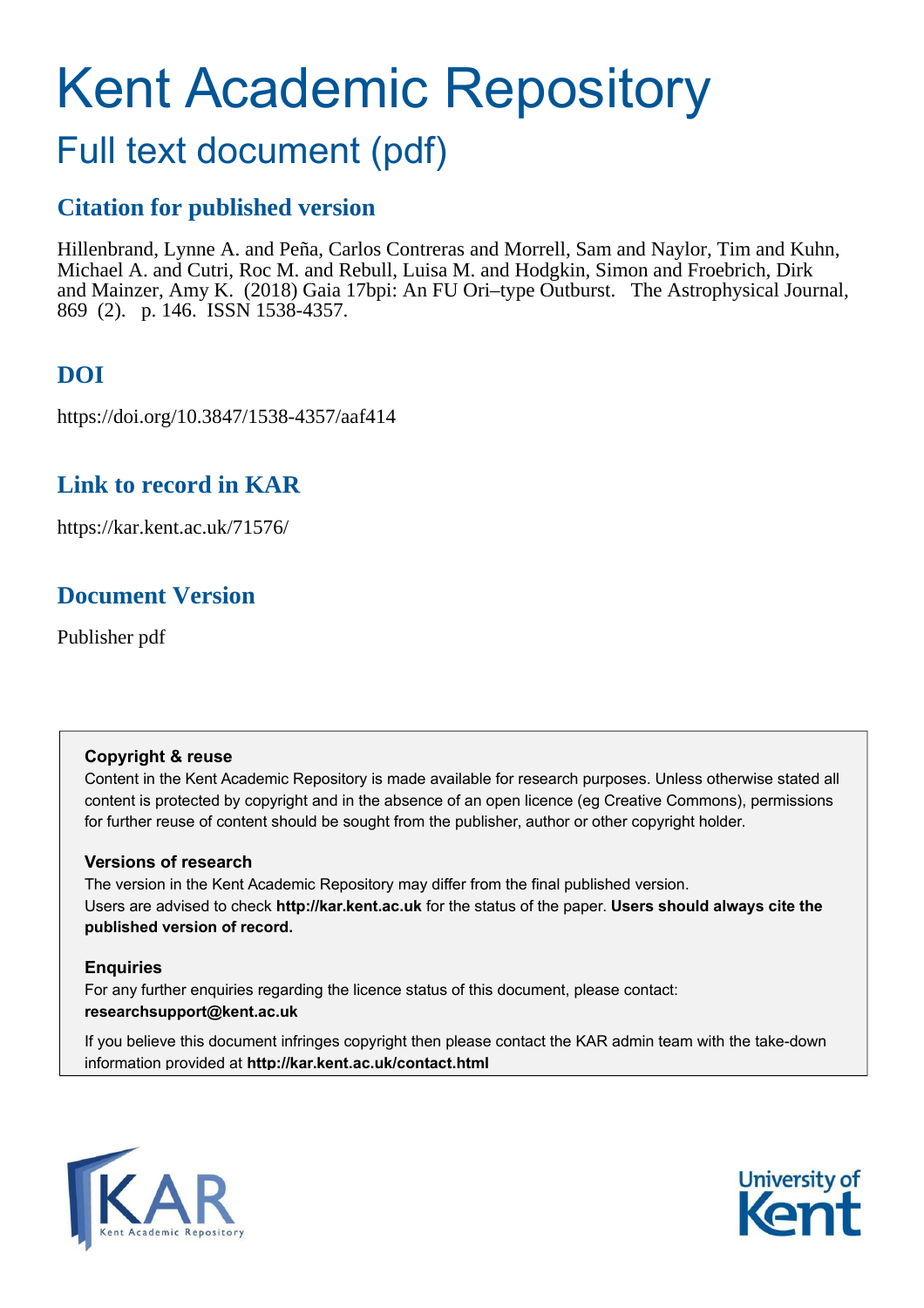

#### Gaia 17bpi: An FU Ori–type Outburst

<span id="page-1-0"></span>Lynne A. Hillenbrand<sup>[1](#page-0-0)</sup>, Carlos Contreras Peña<sup>[2](#page-0-0)</sup>[,](https://orcid.org/0000-0002-0077-2305) Sam Morrell<sup>2</sup><sup>®</sup>, Tim Naylor<sup>2</sup>®, Michael A. Kuhn<sup>1</sup>®, Roc M. Cutri<sup>[3](#page-0-0)</sup>®,

Luisa M. Rebull<sup>[3](#page-0-0)</sup><sup>®</sup>, Simon Hodgkin<sup>[4](#page-0-0)</sup>, Dirk Froebrich<sup>[5](#page-0-0)</sup>, and Amy K. Mainzer<sup>[6](#page-0-0)</sup>

<sup>1</sup> Department of [Astro](https://orcid.org/0000-0001-6381-515X)nomy, California Institute of Technology, Pasadena, CA 91125, USA

 $\frac{2}{3}$  School of Physics, University of Exeter, Stocker Road, Exeter, Devon EX4 4QL, UK<br> $\frac{3}{3}$  DAC Colifornic Institute of Technology, Peesdone, CA 01125, USA

IPAC, California Institute of Technology, Pasadena, CA 91125, USA

4 Institute of Astronomy, University of Cambridge, Madingley Road, Cambridge CB3 0HA, UK

<sup>5</sup> Centre for Astrophysics & Planetary Science, The University of Kent, Canterbury, Kent CT2 7NH, UK JPL, 4800 Oak Grove Drive, Pasadena, CA 91109, USA

*Received 2018 October 6; revised 2018 November 9; accepted 2018 November 15; published 2018 December 20*

#### Abstract

We report on the source *Gaia* 17bpi and identify it as a new, ongoing FU Ori–type outburst, associated with a young stellar object. The optical light curve from *Gaia* exhibited a 3.5 mag rise with the source appearing to plateau in mid-/late 2018. Mid-infrared observations from *NEOWISE* also show a >3 mag rise that occurred in two stages, with the second one coincident with the optical brightening, and the first one preceding the optical brightening by ∼1.5 yr. We model the outburst as having started between October and December of 2014. This wavelength-dependent aspect of young star accretion-driven outbursts has never been documented before. Both the mid-infrared and the optical colors of the object become bluer as the outburst proceeds. Optical spectroscopic characteristics in the outburst phase include: a GK-type absorption spectrum, strong wind/outflow in, e.g., Mgb, NaD, H $\alpha$ , K I, O I, and Ca II profiles, and detection of Li I 6707 Å. The infrared spectrum in the outburst phase is similar to that of an M-type spectrum, notably exhibiting prominent  $H_2O$  and  ${}^{12}CO$  (2–0) bandhead absorption in the *K* band, and likely He I wind in the *Y* band. The new FU Ori source *Gaia* 17bpi is associated with a littlestudied dark cloud in the galactic plane, located at a distance of 1.27 kpc.

*Key words:* circumstellar matter – stars: activity – stars: general – stars: pre-main sequence – stars: variables: general – stars: winds, outflows

*Supporting material:* data behind figures

#### 1. Introduction

The accretion paradigm for young stars is reviewed by Hartmann et al. ([2016](#page-11-0)). It features an early spherical-like infall from a hydrostatic core of slowly rotating molecular and dusty material, the buildup of (proto)stellar mass through a combination of the direct collapse and accretion from a disk (mediated by a fraction of the mass that is lost in accretiondriven winds/outflows), and finally, a late-accretion phase that competes with planet formation and remnant winds in completely depleting the disk. The initially high accretion rates are believed to generally decline with age. However, our physical understanding of star formation and stellar mass assembly currently relies on episodic accretion, or punctuated periods of enhanced mass accretion/outflow, in order to build up the needed stellar mass on the required timescales.

Based on a small sample of "classical" FU Ori stars (Herbig [1977](#page-11-0)) and a few subsequently discovered FU Ori–like objects—those whose transition to the outburst state had not been observed—Hartmann & Kenyon ([1996](#page-11-0)) summarized the basic scenario of episodic accretion. They envisioned that enhanced accretion would occur more frequently in more massive disks at early protostellar stages, and thus that the rate of FU Ori events would be higher for protostars and lower for optically revealed pre-main-sequence stars. Subsequent detailed modeling of instabilities arising in the inner disk (Bae et al.  $2014$ ) or the outer disk (Vorobyov & Basu [2015](#page-11-0)) has produced quantitative predictions concerning the amplitudes, durations, and duty cycles of episodic accretion in young stellar objects (YSOs).

A long-standing problem for the importance placed on the FU Ori scenario in building up stellar mass is that FU Ori outbursts are rare. Over the past seven decades, fewer than 13 actual FU Ori outbursts have been recorded, with another ∼13 sources identified as FU Ori–like based on their present spectra and spectral energy distributions (SEDs) obtained in a hypothetical post-outburst state (Reipurth & Aspin [2010](#page-11-0); Connelley & Reipurth [2018](#page-11-0)). Although the discoveries are increasing in number with time (Figure 73 in Reipurth [2016](#page-11-0)), the rate of FU Ori outbursts remains rather poorly constrained empirically. This is an especially notable gap when compared to our state of knowledge regarding event rates for, e.g., cataclysmic variable and other novae, supernovae of various classes, and even tidal disruption events.

Modern all-sky and all-hemisphere time domain surveys have the potential to better constrain the true FU Ori rate (Hillenbrand  $\&$  Findeisen [2015](#page-11-0)) and better illuminate the diversity of young star outbursts of various types, e.g., FU Ori– like versus V1647 Ori–like versus EX Lup–like (Contreras Peña et al. [2017a](#page-11-0), [2017b](#page-11-0)). Only when the full phase space of YSO variability is more completely mapped out can we improve our understanding of how stars gain their mass.

The *Gaia* mission is one such photometric survey, performing repeated scans of the sky primarily directed toward establishing accurate and precise astrometry. However, changes in source brightness trigger alerts that are made publicly available.<sup>[7](#page-0-0)</sup> These pages are monitored by groups wishing to identify objects of interest to their science goals and perform

Gaia Alerts; http://[gsaweb.ast.cam.ac.uk](http://gsaweb.ast.cam.ac.uk/alerts)/alerts.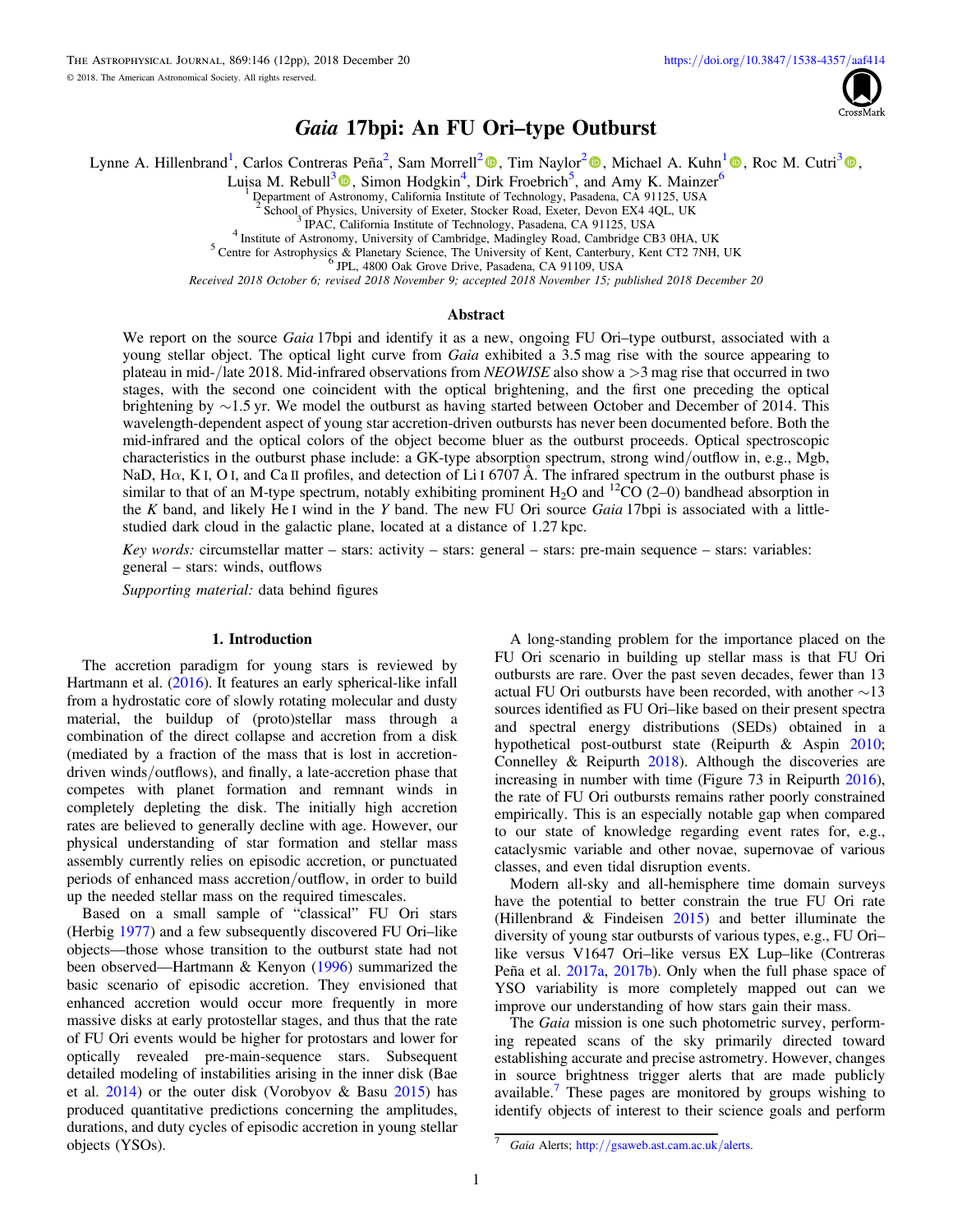<span id="page-2-0"></span>

Figure 1. YSOs identified as described in the text, plotted over a *Spitzer* Space Telescope (Werner et al. [2004](#page-11-0)) image constructed from 8.0 μm (red), 5.8 μm (green), and 3.6 μm (blue) data taken as part of the GLIMPSE-I survey (Churchwell et al. [2009](#page-11-0)). The position of *Gaia* 17bpi is indicated by the large diamond; inset shows an expanded view  $4'$ , 5  $\times$  4' in size illustrating the adjacent small H II region HRDS G053.822-00.057.

follow-up observations. An alert for *Gaia* 17bpi was issued on 2017 June 21, following a 2 mag brightness increase relative to observations from the earliest *Gaia* epochs. The source has continued to brighten.

While the light curve of *Gaia* 17bpi exhibits an FU Ori–like rise, several classes of large-amplitude pulsating variables have similarly slow rise times, as can active galactic nuclei. However, the location of *Gaia* 17bpi in proximity to an optically opaque cloud and region of infrared nebulosity suggested that further investigation of the source was warranted.

In this paper, we report on the environment of the new outburst source *Gaia* 17bpi (Section [2](#page-1-0)), on the characteristics of the pre-outburst object (Section 3), and on the substantial rise relative to previous photometry exhibited in the *Gaia* light curve as well as in *NEOWISE* observations, including followup optical photometry (Sections [4.1](#page-3-0)–[4.3](#page-6-0)). In Section [4.4,](#page-8-0) we present new outburst-era spectroscopy at optical and infrared wavelengths, and Section [5](#page-9-0) contains a short discussion and our conclusions.

#### 2. The Star-forming Region Containing the New Outburst Source

*Gaia* 17bpi is associated with a previously faint optical  $(r < 22 \text{ mag})$ , near-infrared, and mid-infrared point source. The position (see Figure [1](#page-1-0)) is located toward the northern end of the elongated G53.2 "infrared dark cloud," just outside of a particularly opaque region on optical and infrared images, and adjacent to a small H II region cataloged as HRDS G053.822- 00.057 (Anderson et al. [2014](#page-11-0)). The modest star-forming region is hardly studied[.](#page-1-0)

The only previous relevant publication covering objects in the vicinity of *Gaia* 17bpi is by Kim et al. ([2015](#page-11-0)). These authors illustrate the morphology of the dust (based on

Bolocam) and gas (based on GRS) relative to the mid-infrared emission and absorption (see their Figure 1). *Gaia* 17bpi appears to be on the periphery of the cloud, beyond the CO gas contours that also delineate the optically opaque region, but between two millimeter-wavelength dust clumps. Kim et al. ([2015](#page-11-0)) used *Spitzer* photometry to identify several hundred young stars as likely members of the star-forming region that extends in a narrow filament over several degrees to the southeast of *Gaia* 17bpi, though not including the newly outbursting source that we report here. Kim et al. ([2015](#page-11-0)) quote a kinematic distance to the cloud of 1.7 kpc.

In order to refine the distance and to assess the overall environment of the outburst source, we repeated the Kim et al. ([2015](#page-11-0)) analysis by using the *Spitzer*/GLIMPSE (Churchwell et al. [2009](#page-11-0)), 2MASS (Cutri et al. [2003](#page-11-0); Skrutskie et al. [2006](#page-11-0)), and *Gaia* DR2 (Gaia Collaboration et al. [2018](#page-11-0)) catalogs. The color criteria of Gutermuth et al. ([2009](#page-11-0)) were used to identify infrared excess sources that are likely YSOs, then *Gaia* proper motions and parallaxes were used to down-select to a sample of reliable members. From infrared excess alone, there is substantial contamination from dusty giants in the background. From *Gaia* alone, it is difficult to identify the association due to an insufficient population of stars that would stand out in proper-motion/parallax space. As in Kim et al. ([2015](#page-11-0)), *Gaia* 17bpi was not selected by our mid-infrared selection methods, mainly because in the available *Spitzer* catalog data it is detected in only the two shortest  $(3.6 \text{ and } 4.5 \mu \text{m})$ photometry bands. The spatial distribution of our infrared excess and kinematically selected sources exhibits two clumps to the southeast of *Gaia* 17bpi, coincident with the morphology of the opacity in optical/infrared images. Again, *Gaia* 17bpi is found to be located on the periphery of the star-forming region.

We assess the cloud distance based on examination of the *Gaia* parallax distribution of the infrared excess sources, using a weighted median approach identical to that described in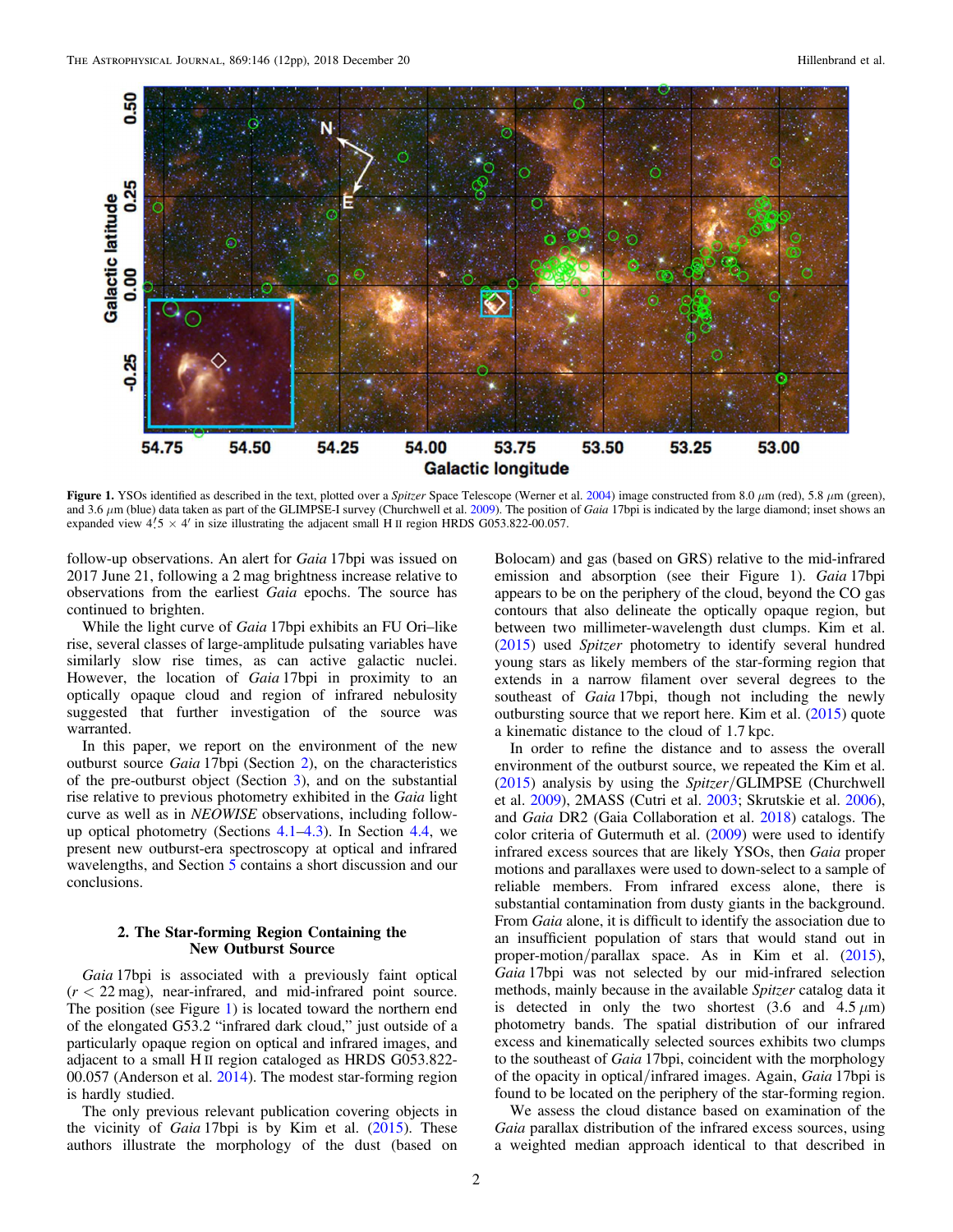<span id="page-3-0"></span>THE ASTROPHYSICAL JOURNAL, 869:146 (12pp), 2018 December 20 Hillenbrand et al.

Table 1 Newly Derived Infrared Photometry<sup>a</sup> for the *Gaia* 17bpi Progenitor

| Instrument           | Wavelength $(\mu m)$ | Flux $(Jy)$   | Error $(Jy)$  |
|----------------------|----------------------|---------------|---------------|
| <i>Spitzer</i> /IRAC | 3.6                  | 312.26e-6     | $43.09e - 6$  |
| Spitzer/IRAC         | 4.5                  | $293.32e - 6$ | $43.34e - 6$  |
| Spitzer/IRAC         | 5.8                  | 499.99e-6     | $142.61e - 6$ |
| Spitzer/IRAC         | 8.0                  | 754.89e-6     | $247.29e - 6$ |
| Spitzer/MIPS         | 24                   | < 0.058       | .             |
| Herschel/PACS        | 70                   | < 1.14        | .             |
| Herschel/PACS        | 160                  | <3.92         | .             |
| Herschel/SPIRE       | 250                  | < 3.24        | .             |
| Herschel/SPIRE       | 350                  | < 2.61        | .             |
| Herschel/SPIRE       | 500                  | < 2.76        | .             |

Notes.

<sup>a</sup> Observations were taken in 2004 as part of the *Spitzer* GLIMPSE and MIPSGAL programs.

Kuhn et al. ([2019](#page-11-0)). Our value of  $1270^{+80}_{-70}$  pc (including both random and systematic error) is approximately 25% closer than the previous kinematic distance estimate. The total cloud mass reported by Kim et al. ([2015](#page-11-0)), correcting for the distance revision, becomes a few  $\times 10^4 M_{\odot}$ . The cloud is comparable in its filamentary morphology and its size and mass to the Taurus dust cloud and molecular gas complex (Pineda et al. [2010](#page-11-0)). The cloud radial velocity reported by Kim et al.  $(2015)$  $(2015)$  $(2015)$  is  $22.9 \pm 1.0 \text{ km s}^{-1}$ , which if an LSR value corresponds to  $v_{\text{helio}} = 4.5 \text{ km s}^{-1}$ .

#### 3. The Pre-outburst Object

#### *3.1. SED Data Collection*

The SED of the pre-outburst object was assembled from catalog data originating from the *Gaia* DR2, PanSTARRS DR1, IPHaS, 2MASS, and *Spitzer*/GLIMPSE-I surveys, as well as new data reduction of *Spitzer* and Herschel images. The results of the reductions described below are given in Table [1.](#page-2-0)

For the *Spitzer* data, the GLIMPSE catalog contains measurements only at the shortest wavelengths, 3.6 and  $4.5 \mu$ m. In order to better characterize the infrared SED, we downloaded from IPAC/IRSA all *Spitzer* image data from IRAC (3.6, 4.5, 5.8, 8 μm) and MIPS (24, 70 μm), and all Herschel data from PACS (70, 160  $\mu$ m) and SPIRE (250, 350,  $500 \mu m$ ). The source is apparent in all four IRAC bands, but at the longer wavelengths there is contamination from a very bright source to the northeast and only upper limits could be derived, at much higher levels than typical in less confused regions.

The position was observed at mid-infrared wavelengths as part of the GLIMPSE program (Benjamin et al. [2003](#page-11-0); Churchwell et al. [2009](#page-11-0)) with IRAC in late 2004. The mosaics we used were assembled as part of the *Spitzer* Enhanced Imaging Products<sup>[8](#page-2-0)</sup> that summed up all available data from the cryogenic phase of the mission. GLIMPSE is a relatively shallow survey, but the target is clearly visible in the IRAC-1  $(3.6 \,\mu\text{m})$  and IRAC-2  $(4.5 \,\mu\text{m})$  bands; it is faint but present in IRAC-3 (5.8  $\mu$ m) and IRAC-4 (8  $\mu$ m). Aperture photometry

was performed at the location, using an aperture of 3 native pix, with an annulus of  $3-7$  native pix. (A native pixel is  $1''2$ .) Aperture corrections of 1.124, 1.127, 1.143, and 1.234 were used, as described in the IRAC Instrument Handbook.<sup>[9](#page-2-0)</sup> Reported errors are statistical and do not include systematic effects.

This region was also observed by MIPS at 24  $\mu$ m as part of the MIPSGAL program (Carey et al. [2009](#page-11-0)) in late 2005, and mosaics regenerated as part of SEIP. However, the source was not detected. Calculating photometric limits at this location is complicated by the nearby bright ISM; we performed aperture photometry at the location as if there was a source there, following suggestions from the MIPS Instrument Handbook, $10$ that is,  $5\%$  aperture, annulus  $5\%$ –10 $\%$ 4, and an aperture correction of 2.05.

This region was also observed by Herschel (Pilbratt et al. [2010](#page-11-0)) in late 2011 as part of the Hi-GAL program (Molinari et al. [2010](#page-11-0)) using PACS and SPIRE. The source is not visible in the Herschel High-Level Images,  $\frac{11}{1}$  $\frac{11}{1}$  $\frac{11}{1}$  which sum up all available data. As with MIPS-24, limits are not terribly constraining because of the bright ISM near the region. Aperture photometry obtained from the corresponding instrument handbook was performed at the location to estimate upper limits in each available band (PACS: 70 and 160  $\mu$ m; SPIRE: 250, 350, and 500  $\mu$ m).

#### *3.2. SED Analysis*

The  $0.5-4.5 \mu m$  photometric measurements and the longerwavelength upper limits are shown in Figure 2. It may be important to note that the pre-outburst photometry consists of measurements taken at different times, with the optical *grizy* data taken in 2012, the near-infrared *JHK* data taken in 1999, and the IRAC1,2,3,4 measurements taken in 2004. As these sets are noncontemporaneous, the compiled SED could be deceptive.

Photospheric models ranging in temperature from 2900–3200–3500–4000–4500 K from NextGen2 (following Hauschildt et al. [1999](#page-11-0)) result in acceptable fits to the Wien part of the SED for corresponding visual extinction values of 1–2–3–4–5 mag, respectively. Photospheres warmer than ∼5500 K cannot be reddened enough to match the bluer wavelengths without exceeding the measurements around and beyond the SED peak. Photospheres cooler than ∼2700 K do not match at the bluer wavelengths, even unreddened.

Hotter temperatures minimize the near-infrared excess; however, these warmer temperatures do not match the *r*-band to *G*-band to *i*-band data as well as cooler temperatures do. Temperatures cooler than ∼4000 K imply a near-infrared excess, the amplitude of which increases as the assumed photospheric temperature decreases. The 5.8 and 8.0  $\mu$ m points clearly exceed the expectations from a reddened photosphere of any temperature. Our preferred model, derived by considering a number of different normalization schemes, is the 3500 K photosphere with  $A_V = 3$  mag.

<sup>&</sup>lt;sup>9</sup> SSC; http://[irsa.ipac.caltech.edu](http://irsa.ipac.caltech.edu/data/SPITZER/docs/irac/iracinstrumenthandbook/)/data/SPITZER/docs/irac/iracinstrumen [thandbook](http://irsa.ipac.caltech.edu/data/SPITZER/docs/irac/iracinstrumenthandbook/)/.

<sup>10</sup> SSC; http://[irsa.ipac.caltech.edu](http://irsa.ipac.caltech.edu/data/SPITZER/docs/mips/mipsinstrumenthandbook/)/data/SPITZER/docs/mips/mipsinstrument [handbook](http://irsa.ipac.caltech.edu/data/SPITZER/docs/mips/mipsinstrumenthandbook/)/.

<sup>11</sup> HHLI; http://[irsa.ipac.caltech.edu](http://irsa.ipac.caltech.edu/data/Herschel/HHLI/overview.html)/data/Herschel/HHLI/overview.html.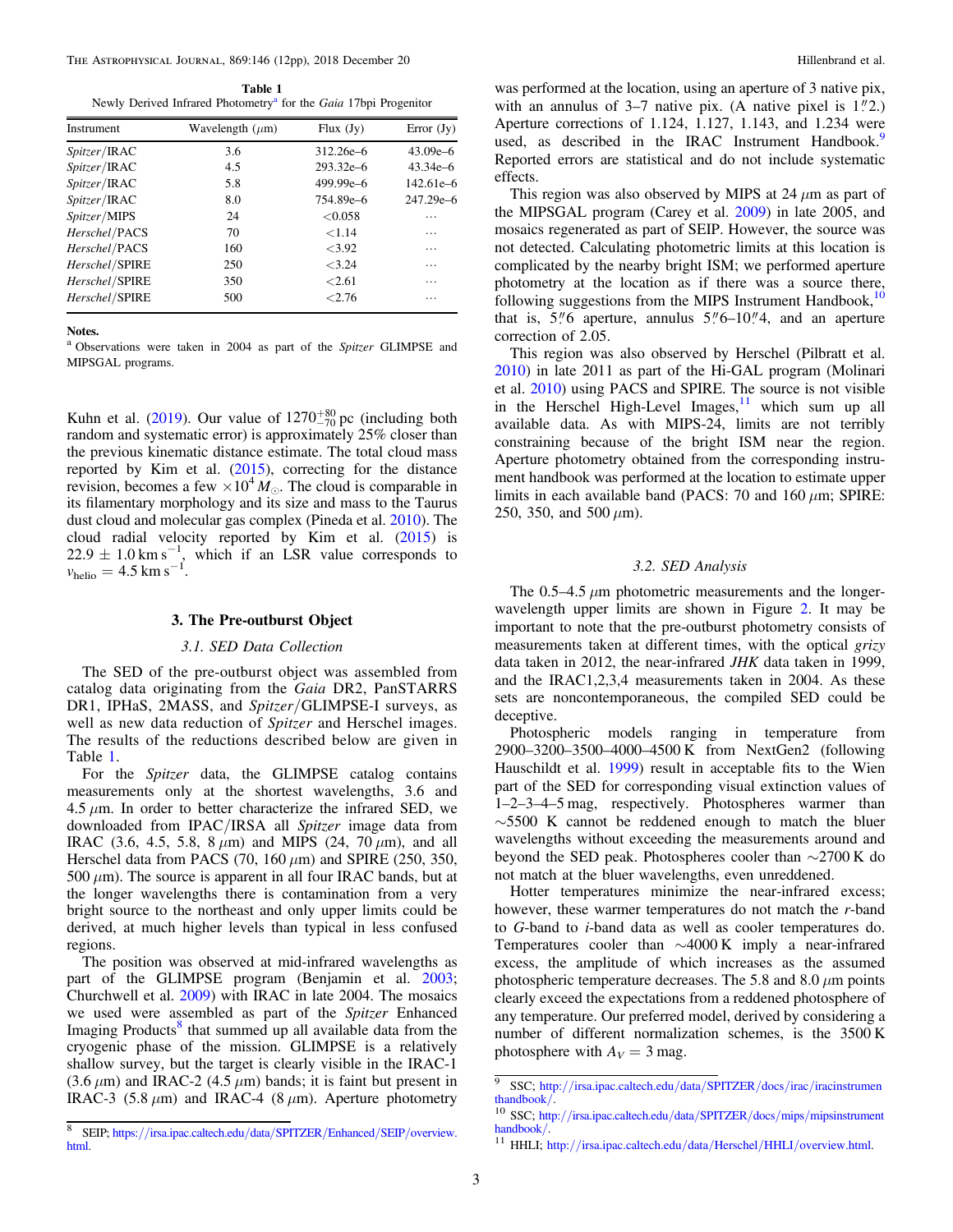<span id="page-4-0"></span>

Figure 2. Spectral energy distribution of *Gaia* 17bpi. Red points are the postoutburst color data presented here. Black points are the assembled pre-outburst photometry with black downward triangles indicating upper limits. Also shown are reddened model photospheres normalized at *z* band to the pre-outburst photometry. See the text for sources of data and models. The empirical SED in the pre-outburst state is consistent with a photospheric temperature in the range of 2900–4500 K, with more reddening required for the hotter temperatures, and an infrared excess. The excess is clearly implied by the 8.0 and 5.8  $\mu$ m measurements, but at 4.5  $\mu$ m and shorter wavelengths it is dependent on the true photospheric temperature. Note that the pre-outburst sets of *grizy*, *JHK*, and IRAC1,2,3,4 measurements were not obtained contemporaneously, and thus the compiled SED could be deceptive.

#### *3.3. Other Attributes*

Unfortunately, we know little else about the pre-outburst object beyond its location and its colors. It was too faint for parallax or proper motion reporting in *Gaia* DR2, for example.

Integrating the pre-outburst photometry described above between 0.45 and 4.5  $\mu$ m, and assuming the 1.27 kpc distance derived above, a source luminosity of  $0.3 L_{\odot}$  is derived for the pre-outburst object. The true value will be slightly higher once the proper reddening correction is determined. This luminosity is seemingly appropriate for a pre-main-sequence star in the above temperature range. The corresponding spectral type would be mid-K to M.

In the *Gaia* photometry presented below, there is some indication of photometric variability in the earliest *G*-band measurements, taken pre-outburst. *Gaia* 17bpi is quoted in the *Gaia* DR2 catalog at  $G = 20.44 \pm 0.015$  mag. Given that 13 transits contribute to that measurement, the individual measurements are implied to have an uncertainty of  $0.05$  mag. However, as the uncertainty is based on the scatter between data points, any intrinsic variability will be included in the uncertainty value. Indeed, most sources at this magnitude in the general area have an uncertainty of only 0.005 mag. The possible pre-outburst variability of *Gaia* 17bpi has an amplitude of a few tenths of a magnitude and occurs on a timescale of a few days (Figure 3), consistent with "typical" T Tauri star variability (e.g., Cody & Hillenbrand [2018](#page-11-0); Rebull et al. [2018](#page-11-0))[.](#page-5-0)

The iPHaS catalog (Barentsen et al. [2014](#page-11-0)) provides  $r - H\alpha$ color of  $0.88 \pm 0.29$  mag, but the very red  $r - i$  color of  $2.63 \pm 0.18$  mag (Figure [4](#page-5-0)) does not make the source an obvious Hα emitter, according to the models in Figure 2 of Barentsen et al. ([2013](#page-11-0)).

The field of *Gaia* 17bpi was also covered as part of the UWISH2 survey (Froebrich et al. [2011](#page-11-0)). Consistent with results presented below, the pre-outburst source is detected in continuum *J*-band and *K*-band images (taken 2006 July 11 for the UKIDSS Galactic Plane Survey), but does not show an excess in an H<sub>2</sub> − *K* difference image (H<sub>2</sub> data taken 2010 November 26). There is thus no signature of a preexisting large-scale shocked outflow from the *Gaia* 17bpi progenitor, only some jets in the dark filament to the northwest of the source that are not related, and some nebulosity to the northeast that is coincident with the mid-infrared nebulosity illustrated below in Figure [5.](#page-6-0) If an outflow appears over the next few years, it would be direct evidence for FU Ori outburst triggering of mass ejection.

#### 4. The Outburst of Gaia 17bpi

#### *4.1. Discovery*

At position 19:31:5.590 + 18:27:52.27 (J2000), *Gaia* 17bpi was flagged by an automated alerts system (Hodgkin et al. [2013;](#page-11-0) S. T. Hodgkin et al. 2019, in preparation) and announced on the *Gaia* Alerts public feed<sup>[12](#page-3-0)</sup> on 2017 June 23. The alert was triggered as a "delta-magnitude detection" based on the source brightening relative to earlier *Gaia* photometry by >1 mag in two consecutive transits of the satellite over the source position (in March and then June, in this case). Among the stream of *Gaia* Alerts, this particular source was noted as being a potential young star outburst via an ongoing program to identify YSOs that are published on the *Gaia* Alerts feed. C. Contreras Peña et al. (2018, in preparation) present a full description of this program.

Although *Gaia* 17bpi was not successfully cross-matched with any specific object in the search catalogs, it was identified using what we term a "vicinity match," that is, as being located within 2 arcmin of a confirmed or candidate YSO. This methodology leverages the fact that YSOs are located in spatially coherent regions of star formation, hence clustered on the sky. Further, it acknowledges that the current census information for many nearby star-forming regions remains incomplete and uses photometric variability to flag potential YSOs that are previously uncataloged. In fact, *Gaia* 17bpi has five stars falling in the vicinity of the alert coordinates, given in Table 2.

#### *4.2. Assembly of Light-curve Data*

#### *4.2.1. Optical*

Photometry from the *Gaia* mission was downloaded from the alerts service webpage, with the last update for our analysis occurring on 2018 September 10. Only *Gaia G*-band measurements are available, and error estimates are not included. We do not reproduce the numbers here, as the photometric quality should continue to improve as the mission proceeds.

The recent *Gaia* light curve was supplemented by heritage catalog data from IPHaS (Barentsen et al. [2014](#page-11-0)) and PanSTARRS (Flewelling et al. [2016](#page-11-0)), Reported *r*-band magnitudes were adjusted (in the case of IPHaS, first from Vega to the AB system) from the PanSTARRS AB system to *Gaia*'s *G* band, using an

<sup>12</sup> http://[gsaweb.ast.cam.ac.uk](http://gsaweb.ast.cam.ac.uk/alerts/alert/Gaia17bpi/)/alerts/alert/Gaia17bpi/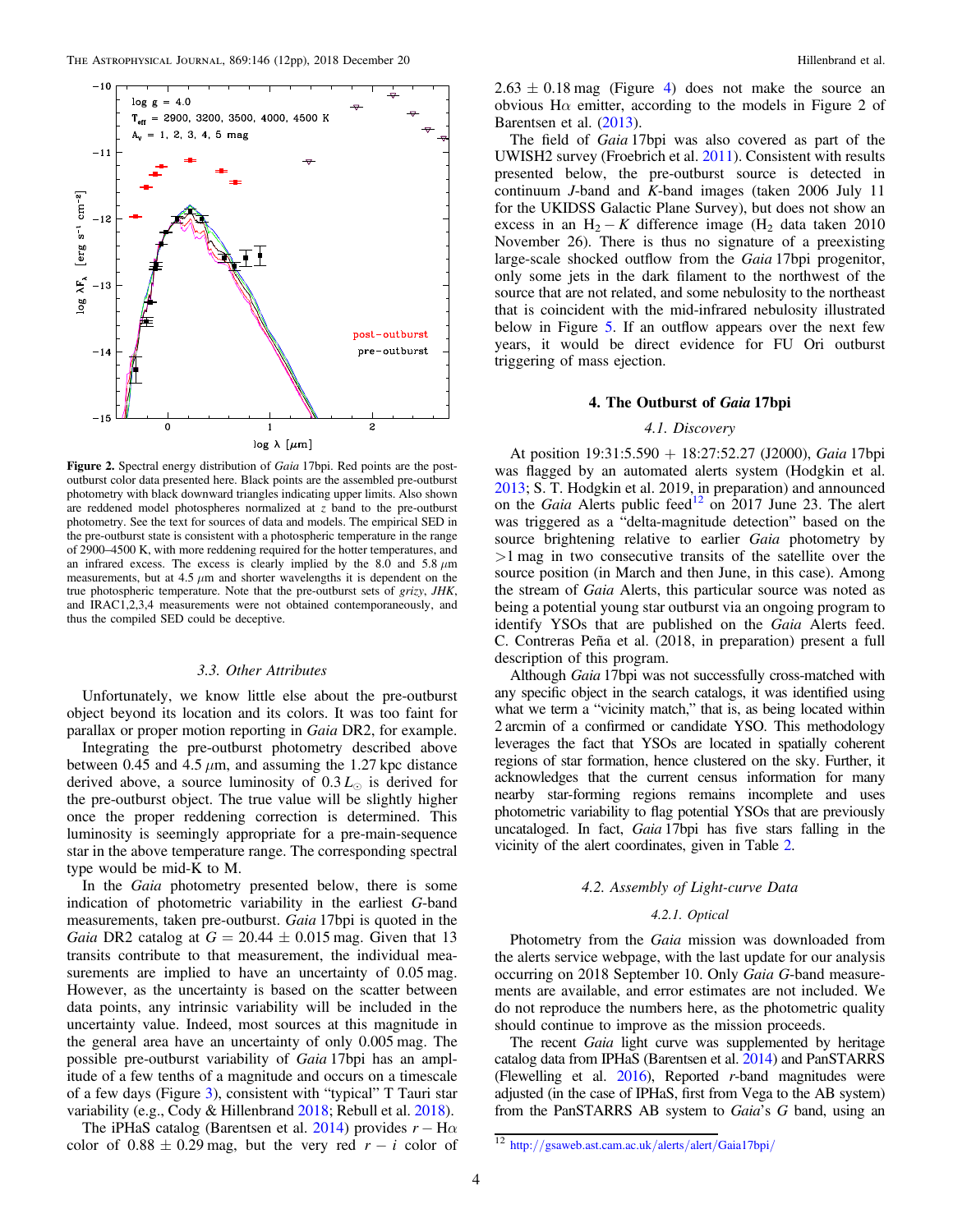<span id="page-5-0"></span>

Figure 3. Top: light curves measured by *Gaia* (*G* band with an effective wavelength 0.673 μm) in blue filled symbols and *NEOWISE* (3.4 and 4.6 μm) in black and red filled symbols. The recent photometry measuring the outburst is supplemented by previous data (open symbols) from the IPHaS and PanSTARRS surveys in the optical, corrected from  $r$  band to  $G$  band as described in the text, and from *Spitzer* in the infrared, plotted as the native 3.6 and 4.5  $\mu$ m measurements, without correction. Error bars are shown on all points. Downward pointing arrows indicate the epochs of position coverage by the *WISE* sky survey, in which the source was not detected. Bottom: zoomed-in to the first epochs of *Gaia* data, taken in the last days of 2015. Notional 5% uncertainties are plotted as dotted error bars, derived by inflating the *Gaia* DR2 uncertainty for the number of transits included in the scatter measurement. If the real uncertainties are at this level or smaller, variability at the several tenths of a magnitude level could have been occurring before the major brightening episode.

Table 2 SIMBAD-identified YSOs within 2 arcmin of *Gaia* 17bpi

| Name                      | R.A. (J2000) | Decl. (J2000) | Separation $($ <i>"</i> ) |
|---------------------------|--------------|---------------|---------------------------|
| 2MASS J19310037+1827424   | 19:31:00.38  | $+18:27:42.4$ | 74.8                      |
| SSTGLMC G053.8210-00.0303 | 19:31:02.28  | $+18:29:14.0$ | 94.3                      |
| SSTGLMC G053.8129-00.0785 | 19:31:12.00  | $+18:27:25.0$ | 95.2                      |
| 2MASS J19310700+1829328   | 19:31:07.01  | $+18:29:32.8$ | 102                       |
| 2MASS J19305884+1829007   | 19:30:58.84  | $+18:29:00.7$ | 117                       |

empirical calibration.<sup>[13](#page-4-0)</sup> Looking to other sources of recent photometry, we discovered that although there is PTF/iPTF imaging in the region spanning the time period after the PanSTARRS data point, and before/after the first *Gaia* detections, the source sits in a PTF chip gap. There is thus unfortunately no optical photometry recording the initial rise of *Gaia* 17bpi.

After the 2017 *Gaia* alert was issued, we monitored the object using the Liverpool Telescope (Steele et al. [2004](#page-11-0)). Three nights of *griz* photometry were obtained on 2017 June 28, 2017 October 2, and 2018 August 22. A single epoch of *H*-band photometry was obtained on 2017 June 28. The *griz* magnitudes were calibrated using PanSTARRS AB magnitudes for a set of stars around 5 arcmin from *Gaia* 17bpi. The *H*-band data were calibrated in a similar way using 2MASS magnitudes. At the time of the first night of monitoring, the object was already 2 mag brighter in both the optical and the infrared than the quiescent

state as measured in earlier PanSTARRS and 2MASS data. The measurements are given in Table [3.](#page-7-0)

Beginning in spring of 2018, as *Gaia* 17bpi began to show signs of approaching peak brightness, the Zwicky Transient Facility (ZTF) became operational. Complementing the *Gaia* light curve, there are several tens of epochs of *g*-band and *r*-band photometry from ZTF taken between 2018 March through November (when the source set for the season). These data will become available with the release of the NSF/MSIP public survey part of ZTF. However, there is a single ZTF measurement from a "reference image" with  $g = 18.505$  and  $r = 16.970$  mag reported at IPAC/IRSA for a date that cannot be determined at present.

Additional optical imaging was performed with the University of Kent's Beacon Observatory (Froebrich et al. [2018](#page-11-0)). The telescope is a 17 inch *Planewave* Corrected Dall–Kirkham Astrograph with a  $4k \times 4k$  Peltier-cooled CCD camera and a  $B, V, R, I$ ,  $H\alpha$  filter set. The final images for each night in each of the broadband filters were combined from separate integrations.

<sup>&</sup>lt;sup>13</sup> We derived  $G_{\text{calculated, Vega}} = -2.375 + 1.401 \times r_{\text{PS,AB}} - 0.01694 \times r_{\text{PS,AB}}^2$ over the magnitude range  $13 < G < 22$ .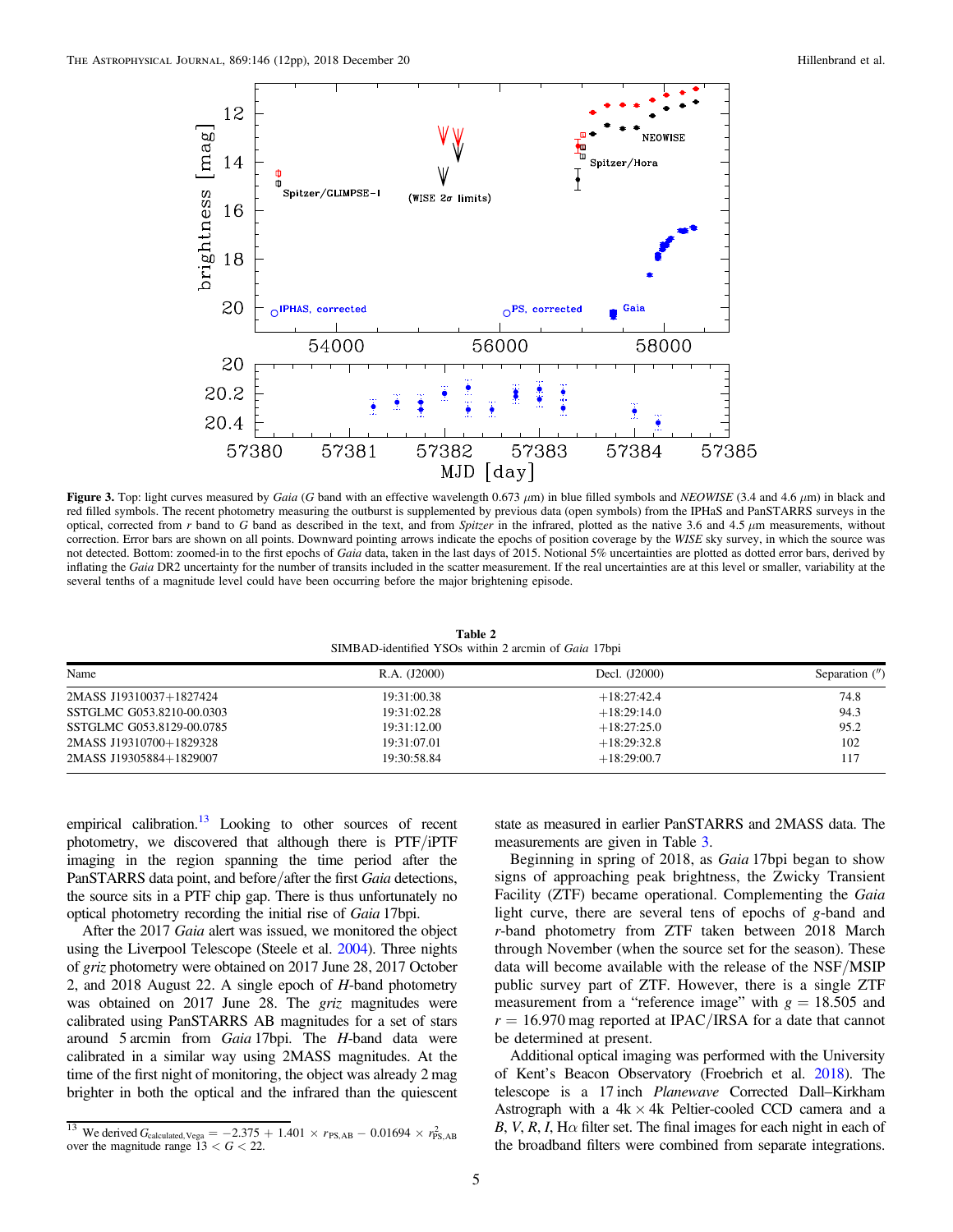<span id="page-6-0"></span>

Figure 4. Magenta points illustrate the optical color evolution of *Gaia* 17bpi, as measured by the post-outburst photometry presented here compared to the pre-outburst IPHaS and PanSTARRS optical color (corrected as necessary from AB to Vega magnitudes). The  $r - i$  color becomes bluer during the outburst. The optical color change is substantially larger than indicated by the axis labeling, as the magenta data points have been divided by 2 for purposes of easy comparison to the infrared color, shown in black. Black points illustrate the infrared color evolution of *Gaia* 17bpi, as measured by *NEOWISE* and *Spitzer*, the latter photometry color-corrected to the *NEOWISE* photometric system; see the text. The [3.4]–[4.6] color in outburst may be initially slightly redder than the pre-outburst color. As *Gaia* 17bpi becomes optically bright (blue points, same as in Figure [3](#page-4-0)), the [3.4]–[4.6] color clearly turns bluer, in concert with the optical color.

Standard data reduction using bias, darks, and sky-flats have been applied. *BVri* photometric measurements are given in Table [3.](#page-7-0)

#### *4.2.2. Infrared*

The position of *Gaia* 17bpi was observed by *WISE* (Wright et al. [2010](#page-11-0)) during its primary mission in 2010 April and October, and again twice per year between 2014 October and 2018 October during the reactivated *NEOWISE* survey (Mainzer et al. [2014](#page-11-0)). *NEOWISE* did not observe the source in 2014 April because it lies in the region of sky that was missed due to a short safehold during that time (Cutri et al. [2015](#page-11-0)).

*Gaia* 17bpi was not detected in the *WISE* observations, and thus it has no entry in the AllWISE Source Catalog. Brightness upper limits for the 2010 April and October observations were estimated using an 8 arcsec aperture on coadds of the 15 individual exposures covering the object in each epoch. The magnitude upper limits were computed by adding two times the flux uncertainty to the measured flux in the aperture.

The source is, however, well detected at 3.4 and 4.6  $\mu$ m in the *NEOWISE* observations beginning in 2015 April. The midinfrared brightening is illustrated in Figure 5.

Because the field is complicated in the mid-infrared, due to both nebulosity and to very red nearby bright sources, the

*NEOWISE* photometry was validated by examining individual images. Profile-fit photometric measurements from each individual exposure are available in the *NEOWISE* Source Database<sup>[14](#page-5-0)</sup> (Cutri et al. [2015](#page-11-0)). For the *NEOWISE* 2015 April and later epochs, the magnitudes and uncertainties listed in Table [4](#page-7-0) were computed from the mean and standard deviation of the mean of the Source Database profile-fit fluxes from all exposures taken during each epoch.

For the 2014 October observation set, the *NEOWISE* Source Database has only one reported detection with an unusually large positional offset relative to the later epochs. The source is not obvious in the individual 2014 October exposures, and we deemed the one measurement to be spurious. However, the source is faintly visible at the correct position in a coadded image formed by combining the 15 individual exposures covering the position, as shown in Figure 5. Because of the complexity of the surrounding field, 3.4 and 4.6  $\mu$ m photometry was performed on difference images that were constructed by subtracting coadded 2010 October images (where the source is not detected) from the coadded 2014 October images to suppress the nearby confusing objects. The flux of the source was measured in an 8 arcsec radius aperture on the difference images, which is the same sized aperture used for the "standard aperture" photometry in *NEOWISE* automated data processing. The aperture measurements on the difference images were put on the photometric scale of the automated profile-fit measurements from the later epochs by applying the same aperture corrections and normalization used in the automated processing (these are the w1mcor and w2mcor parameters in the *NEOWISE* Source Database entries). This procedure was verified by generating difference images for the later *NEOWISE* epochs when the source was well detected. The calibrated aperture measurements on the difference images agree with the average profile-fit measurements to within 11% in *W*1 and 6% in *W*2 in each epoch (excluding 2014 October when the source was too faint to be reliably detected in the individual exposures). The results appear in Table [4.](#page-7-0)

The assembled light curve includes the *Spitzer*/GLIMPSE-I photometry from 2004 discussed above. In addition, there is a second set of *Spitzer* data, taken in 2014 December, just after the first *NEOWISE* measurements from 2014 October. The nearby infrared dark cloud was targeted twice with IRAC 3.6 and 4.5  $\mu$ m imaging, observed as part of program 10012 (PI: J. Hora). Each of these observations are much deeper than GLIMPSE, with integration time ∼150 s as compared to ∼4 s, and the source was brighter by this time as well. Aperture photometry was performed as described earlier for the GLIMPSE re-reduction, but using aperture corrections of 1.125 and 1.120, as appropriate for postcryogenic *Spitzer* data. The results appear in Table [4](#page-7-0).

The two epochs of 2014 *Spitzer* data appear to have captured the outburst in progress, with the second epoch brighter than the first (by 0.4 mag at 3.6  $\mu$ m and 0.5 mag at 4.5  $\mu$ m), which we confirmed from visual inspection and repeated photometric measurement. The only slightly earlier 2014 *NEOWISE* measurement is fainter, and the first 2015 *NEOWISE* measurement is brighter (see Figure [3](#page-4-0)).

<sup>14</sup> *NEOWISE*; http://[wise2.ipac.caltech.edu](http://wise2.ipac.caltech.edu/docs/release/neowise/expsup)/docs/release/neowise/expsup.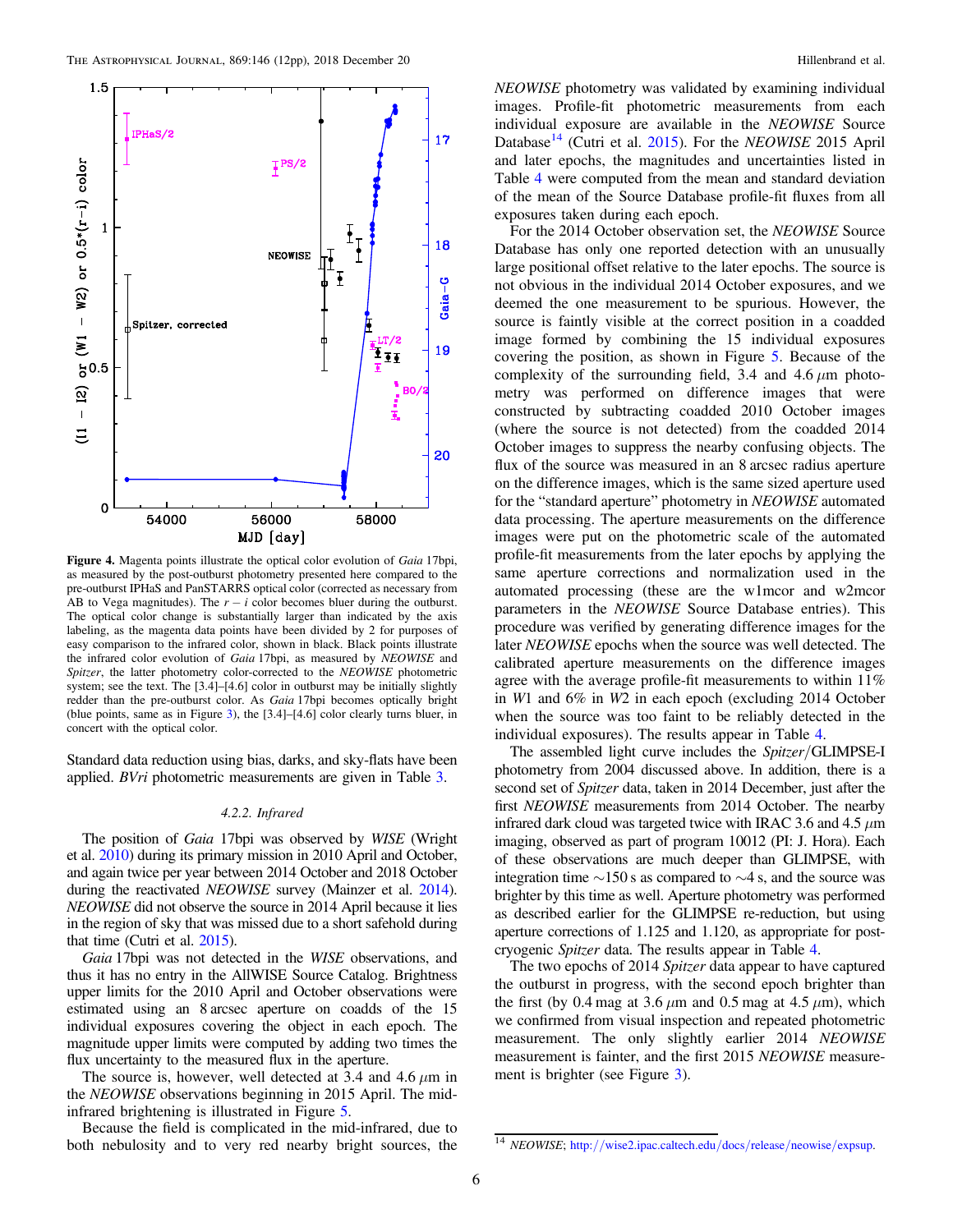<span id="page-7-0"></span>

Figure 5. Top row shows the *NEOWISE* direct coadded 4.6 μm images from (left to right) 2010 October, 2014 October, and 2017 October. Bottom row shows the difference images relative to an earlier epoch, specifically, (left to right) between 2010 October and 2010 April, between 2014 October and 2010 October, and between 2017 October and 2010 October. Fields of view are  $3' \times 3'$ ; green circles are  $30''$  in diameter, centered on the position of the source. North is toward the top, and east is toward the left.

#### *4.3. Quantitative Analysis of the Light Curves and Color Curves*

Figure [3](#page-4-0) shows the assembled optical and infrared lightcurve data. Unfortunately, the beginning of the turn-up from quiescence to an early outburst stage is not well observed in either the optical or the infrared. However, the later parts of the optical rise and the optical peak are adequately sampled, even at the low cadence of *Gaia*. As of 2018 September, *Gaia* 17bpi is ∼3.5 mag brighter in the optical and ∼3 mag brighter in the mid-infrared than it was 5–15 yr ago.

The first *Gaia* measurements in late 2015 indicate no change in brightness from the historical optical photometry. However, about a year before, in late 2014, there is a pair of *Spitzer* measurements that are already 1.1 mag brighter in both *I*1 and *I*2 than the *Spitzer I*1 and *I*2 photometry from 10 yr earlier, in 2004. The first *NEOWISE* points were taken just before the two *Spitzer* measurements and 1.2 yr earlier than the first *Gaia* measurement. They have large errors, and while the 3.4  $\mu$ m point is not significantly brighter than the earlier *Spitzer* measurement, the 4.6  $\mu$ m measurement could be. The outburst may have begun between October and December of 2014.

The evidence from the time series suggests that the outburst may have started in the infrared and manifested later in the optical. As we do not sample the beginning of the burst in the optical, given the large time gap between the initial and subsequent *Gaia* photometry, we cannot calculate the time delay, but ∼1.5–2 yr is implied. The *NEOWISE* light curve further

indicates a possible two-stage rise, in which there is perhaps 18 months of measurable mid-infrared brightening, followed by a plateau of about a year, then another at least 24 months of midinfrared brightening corresponding to the optical rise that is well sampled by the *Gaia* measurements. Figure [6](#page-8-0) shows our analytic fit to the optical and mid-infrared light curves.

We fit the existing pre-outburst and outburst optical photometry with a sigmoid function, assuming the peak brightness occurs at the last measured epoch, which is defined as  $t = 0$ . The sigmoid is described by  $L/(1 + e^{(-k \times (t - t_0)/days)})$ and our best-fit parameter values are  $t_o = -522.9 \pm 0.9$ (meaning that the outburst starts  $2 \times t_o = 1046$  days before its peak),  $k = -0.00728 \pm 0.00043$  (where the  $1/k$  value represents a timescale for the rise, in this case a 137.4 day e-folding), and  $L = 3.541 \pm 0.002$  (representing the full amplitude of the rise). We note that it is not yet clear whether *Gaia* 17bpi has reached its peak brightness. If it continues to rise, all of the numbers quoted above would increase.

Applying the same methodology to the infrared data, we fit the first and second plateaus in the *NEOWISE* light curve separately. We find that the first rise has a 71 day e-folding time, taking  $2 \times t_o = 593$  days to rise 2.2 mag, while the second rise has a 149 day e-folding time, taking  $2 \times t_o = 998$ days to rise another 1.1 mag. The second rise in the *NEOWISE* data appears to correspond to the brightening in the *Gaia* data. Again, it is not clear whether the second infrared rise has reached its peak, so the numbers above could be lower limits.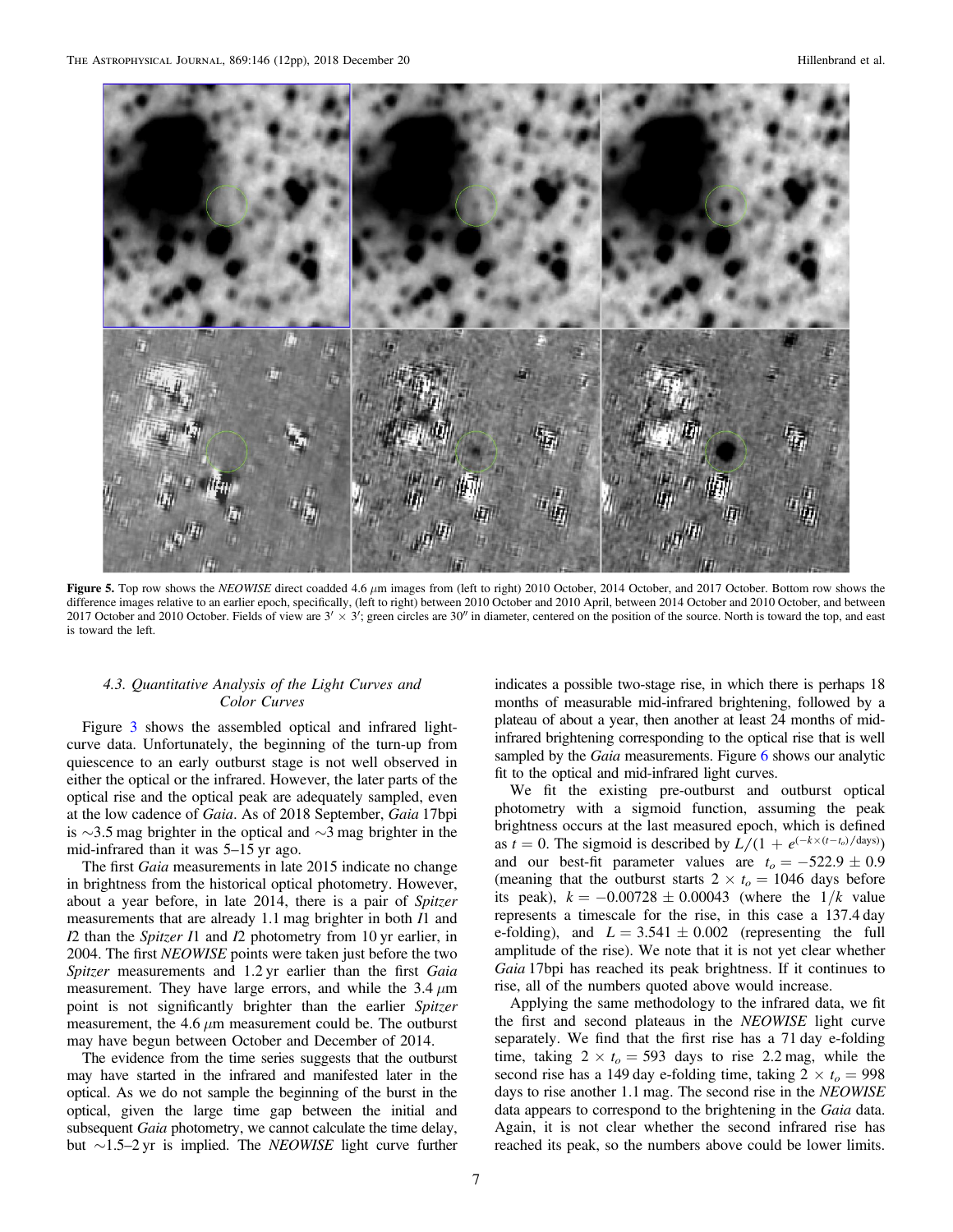| Table 3                                                         |  |  |  |  |  |
|-----------------------------------------------------------------|--|--|--|--|--|
| Optical Photometric Follow-up during the Outburst of Gaia 17bpi |  |  |  |  |  |

<span id="page-8-0"></span>

| Telescope | <b>MJD</b>   | Magnitude | Error | Filter                        | Photometric System |
|-----------|--------------|-----------|-------|-------------------------------|--------------------|
| Liverpool | 57933.091466 | 20.12     | 0.02  | $\boldsymbol{g}$              | PanSTARRS (AB)     |
| Liverpool | 57933.097860 | 18.47     | 0.01  | r                             | PanSTARRS (AB)     |
| Liverpool | 57933.100280 | 17.52     | 0.01  | i                             | PanSTARRS (AB)     |
| Liverpool | 57933.100863 | 16.94     | 0.01  | $\ensuremath{\mathnormal{Z}}$ | PanSTARRS (AB)     |
| Liverpool | 58028.982488 | 18.97     | 0.02  | $\boldsymbol{g}$              | PanSTARRS (AB)     |
| Liverpool | 58028.986326 | 17.55     | 0.01  | r                             | PanSTARRS (AB)     |
| Liverpool | 58028.987833 | 16.76     | 0.01  | i                             | PanSTARRS (AB)     |
| Liverpool | 58028.988410 | 16.32     | 0.01  | $\overline{z}$                | PanSTARRS (AB)     |
| Liverpool | 58353.050848 | 18.28     | 0.01  | $\boldsymbol{g}$              | PanSTARRS (AB)     |
| Liverpool | 58353.054681 | 16.91     | 0.01  | r                             | PanSTARRS (AB)     |
| Liverpool | 58353.056184 | 16.22     | 0.01  |                               | PanSTARRS (AB)     |
| Liverpool | 58353.056767 | 15.77     | 0.01  | $\overline{z}$                | PanSTARRS (AB)     |
| Liverpool | 57933.104537 | 13.48     | 0.02  | $\boldsymbol{H}$              | 2MASS              |
| Beacon    | 58362.43     | 17.474    | 0.067 | V                             | <b>APASS</b>       |
| Beacon    | 58362.43     | 16.795    | 0.087 | r                             | <b>APASS</b>       |
| Beacon    | 58362.43     | 16.063    | 0.097 | i                             | <b>APASS</b>       |
| Beacon    | 58379.37     | 17.567    | 0.062 | V                             | <b>APASS</b>       |
| Beacon    | 58379.36     | 16.944    | 0.085 | r                             | <b>APASS</b>       |
| Beacon    | 58379.36     | 16.051    | 0.108 | i                             | <b>APASS</b>       |
| Beacon    | 58383.35     | 17.575    | 0.060 | V                             | <b>APASS</b>       |
| Beacon    | 58383.35     | 16.783    | 0.083 | r                             | <b>APASS</b>       |
| Beacon    | 58383.36     | 16.027    | 0.099 | i                             | <b>APASS</b>       |
| Beacon    | 58395.37     | 19.254    | 0.135 | $\boldsymbol{B}$              | <b>APASS</b>       |
| Beacon    | 58395.36     | 17.667    | 0.062 | V                             | <b>APASS</b>       |
| Beacon    | 58395.36     | 17.024    | 0.084 | r                             | <b>APASS</b>       |
| Beacon    | 58395.36     | 16.149    | 0.096 | i                             | <b>APASS</b>       |
| Beacon    | 58412.31     | 17.651    | 0.070 | V                             | <b>APASS</b>       |
| Beacon    | 58412.31     | 16.902    | 0.078 | r                             | <b>APASS</b>       |
| Beacon    | 58412.31     | 16.101    | 0.097 |                               | <b>APASS</b>       |
| Beacon    | 58425.29     | 17.420    | 0.063 | V                             | <b>APASS</b>       |
| Beacon    | 58425.29     | 16.707    | 0.079 | r                             | <b>APASS</b>       |
| Beacon    | 58425.29     | 16.072    | 0.097 | i                             | <b>APASS</b>       |

Table 4 Newly Measured Infrared Photometry before and during the Outburst of *Gaia* 17bpi

| Telescope      | <b>MJD</b> | 3.4 $\mu$ m Magnitude | Error           | 4.6 $\mu$ m Magnitude | Error           |
|----------------|------------|-----------------------|-----------------|-----------------------|-----------------|
| WISE           | 55305.20   | >14.23                | $2\sigma$ limit | >12.55                | $2\sigma$ limit |
| WISE           | 55487.10   | >13.25                | $2\sigma$ limit | >12.63                | $2\sigma$ limit |
| <b>NEOWISE</b> | 56949.30   | 14.72                 | 0.45            | 13.35                 | 0.28            |
| Spitzer        | 57008.16   | 13.78 $(3.6 \mu m)$   | 0.08            | 13.38 $(4.5 \mu m)$   | 0.08            |
| Spitzer        | 57014.19   | 13.40 $(3.6 \mu m)$   | 0.07            | 12.89 (4.5 $\mu$ m)   | 0.07            |
| <b>NEOWISE</b> | 57131.80   | 12.85                 | 0.03            | 11.96                 | 0.03            |
| <b>NEOWISE</b> | 57308.40   | 12.49                 | 0.02            | 11.67                 | 0.01            |
| <b>NEOWISE</b> | 57495.90   | 12.63                 | 0.03            | 11.65                 | 0.01            |
| <b>NEOWISE</b> | 57667.70   | 12.59                 | 0.02            | 11.67                 | 0.03            |
| <b>NEOWISE</b> | 57861.90   | 12.10                 | 0.02            | 11.45                 | 0.01            |
| <b>NEOWISE</b> | 58030.80   | 11.80                 | 0.01            | 11.24                 | 0.01            |
| <b>NEOWISE</b> | 58227.20   | 11.68                 | 0.01            | 11.15                 | 0.01            |
| <b>NEOWISE</b> | 58391.40   | 11.52                 | 0.01            | 10.99                 | 0.01            |

The amplitude of the photometric brightening corresponds to a luminosity increase by a factor of 25, from the estimated  $0.3 L_{\odot}$  for the progenitor T Tauri star, to 7.5  $L_{\odot}$  in outburst.

Figure [4](#page-5-0) illustrates the optical and mid-infrared color changes that have been observed. Although there is little optical color data available for *Gaia* 17bpi in the outburst phase (Table [3](#page-7-0)), compared to pre-outburst colors from IPHaS and PanSTARRS, the source is clearly bluer. After accounting

for AB to Vega magnitude transformations, the blueing is about 1.2 mag in  $r - i$  color and 0.8 mag in  $g - r$  color. There should be a full  $g - r$  color time series available from ZTF when the first data release occurs. In addition, a future data release from *Gaia* should contain *BP* and *RP* measurements at the same epochs as the *G* measurements.

In the infrared, the *Spitzer* measurements show no infrared color change between the 2004 and 2014 data. However, the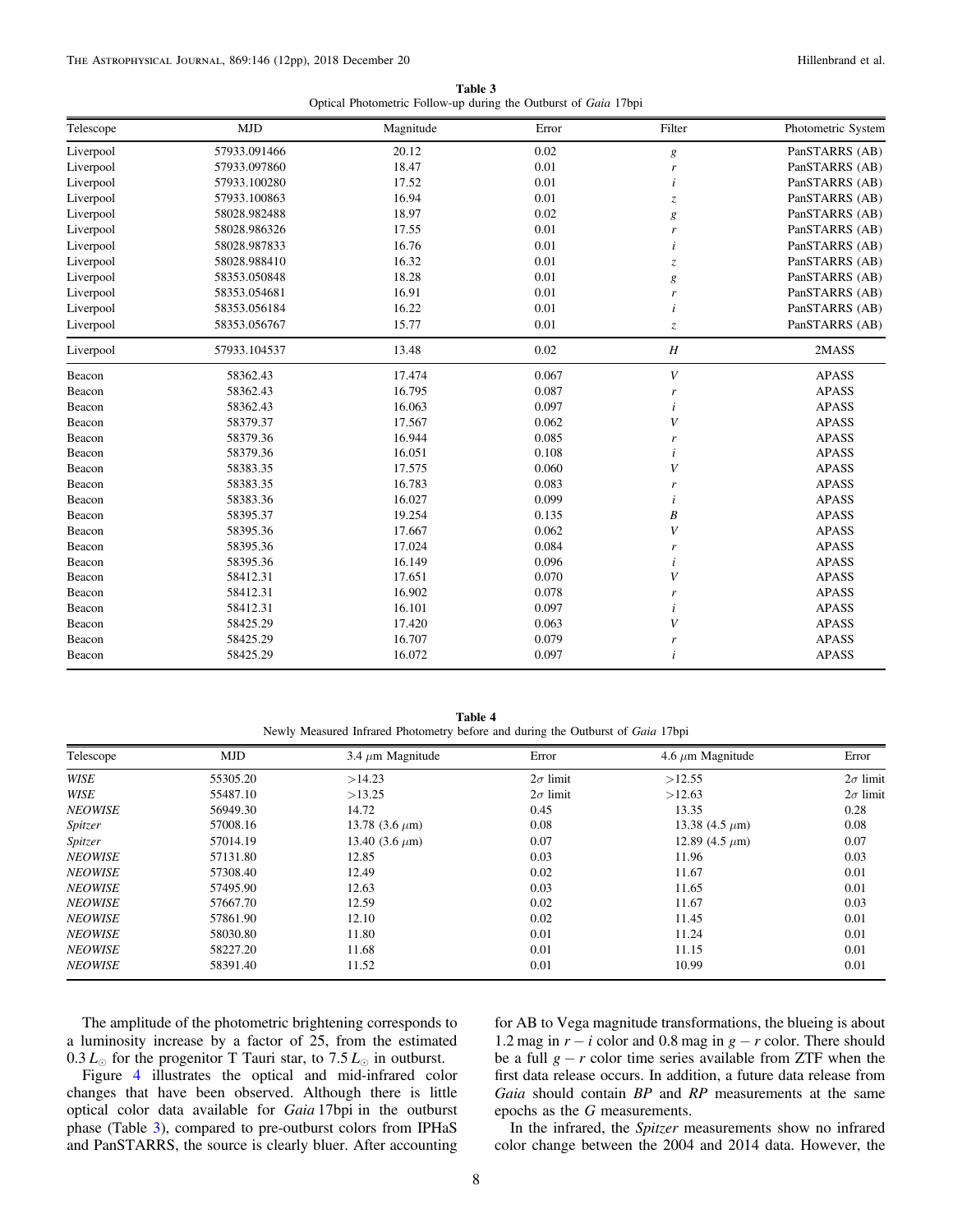<span id="page-9-0"></span>

Figure 6. Analytic fits to the FU Ori–type outburst of *Gaia* 17bpi. The *Gaia* optical light curve is fit with a single sigmoid function, while the *NEOWISE* mid-infrared light curve is modeled as having two stages, described by two sigmoids. See the text for fit parameters.



Figure 7. Portion of the Liverpool Telescope spectra of *Gaia* 17bpi at  $R = 350$ . From bottom to top, representing three different nights during the light-curve rise, NaD and H $\alpha$  absorption appears and strengthens. The data used to create this figure are available.

first *NEOWISE* measurement seems to indicate a redder [3.4]– [4.6] color (a.k.a. *W*1 − *W*2) compared to the historical *Spitzer* [3.6]–[4.5] color (a.k.a. *I*1 − *I*2), by ∼0.45 mag. Color terms between the *Spitzer* and *WISE* filter systems cannot explain the amplitude of the apparent color change; green points in

Figure [4](#page-5-0) show the *Spitzer* photometry corrected to the *NEOWISE* system using an empirically derived relation.<sup>[15](#page-8-0)</sup> The *NEOWISE* outburst photometry is initially redder, but as the optical and second-stage-infrared burst proceeds, the midinfrared color is observed to become bluer, by ∼0.4 mag. The fitted color–magnitude slope is  $W1 = 2.07 \times (W1 - W2)$  $+10.70$  mag with rms = 0.13 mag. This slope is inconsistent with the clearing of extinction.

The evidence for significant and substantial blueing during the outburst, in both optical and infrared colors, points to a dramatic heating event in *Gaia* 17bpi.

#### *4.4. Spectroscopic Follow-up Data and Analysis*

During the light-curve rise, the Liverpool Telescope was used to obtain optical spectra using the low-resolution spectrograph SPRAT  $(R = 350)$ . The observations were carried out during the same nights as the photometric monitoring reported above. The data are displayed in Figure [7.](#page-8-0)

The first low-resolution spectrum, obtained when the source was ∼2 mag brighter than quiescence, shows little in terms of emission or absorption. But as the source brightens to more than ∼3 mag above quiescence, distinct absorption features in NaD and  $H\alpha$  appear and strengthen over time.

The Keck/DEIMOS (Faber et al. [2003](#page-11-0)) spectrograph was then used on 2018 September 10 UT by E. N. Kirby to observe *Gaia* 17bpi in a 900 s integration. The 600ZD grating provided dispersion of 0.65 Å  $pi^{-1}$  and led to a resolution of 3.3 Å per  $0\rlap.{''}7$  slit, or  $R \approx 2200$  over 4630–9865 Å, with a small gap from 7211 to 7229 Å.

The DEIMOS spectrum (Figure 8) exhibits numerous strong P-Cygni-type blueshifted absorption lines, with accompanying weak redshifted emission components. These profiles are seen in NaD, H $\alpha$ , and the Ca II triplet as highlighted in Figure 9. Blueshifted absorption, but non-P-Cygni profiles are presented by the Mgb triplet, K I, and O I. All of the above lines indicate a strong wind with a velocity of several hundred  $\text{km s}^{-1}$ . The terminal velocity of the H $\alpha$  profile, for example, is approximately  $-500 \text{ km s}^{-1}$ . Li I absorption is also present (Figure 9) and has some evidence for a wind component as well. The Li I equivalent width  $W_{\lambda}$  is 0.47 Å and is notable relative to the nearby Ca I 6717 Å line with  $W_{\lambda} = 0.39$  Å, though there could be minor contamination from weak Fe I lines at 6703.6 and 6705.1 Å.

The H $\alpha$  profile has  $W_{\lambda} = 9.2 \text{ Å}$  in blueshifted absorption with a double-trough, and then a redshifted emission component with  $W_{\lambda} = -1.1$  Å. In H $\beta$  there is  $W_{\lambda} = 5.1$  Å strength in blueshifted absorption and no emission component. The Ca II 8542 Å line has  $W_{\lambda} = 5.2$  Å in its blueshifted absorption and  $W_{\lambda} = -1.3 \text{ Å}$  in redshifted emission.

In addition to the lines indicating activity and youth, the optical spectrum of *Gaia* 17bpi also has numerous neutral species absorption lines that are typical of GK-type spectra, e.g., Fe I, Mg I, Ca I. Also like many FU Ori stars, *Gaia* 17bpi has a strong feature at 6497 Å that is associated with a Ba II/ Ca I/Fe I blend.

The Palomar 200″ telescope and TripleSpec (Herter et al. [2008](#page-11-0)) instrument were used on 2018 September 25 UT to observe *Gaia* 17bpi in the *YJHK* bands. A total of 1 hr of integration was accumulated from three sets of four (A-B-B-A)

 $\frac{15}{15}$  (*W*1 − *W*2) = 1.62 × (*I*1 − *I*2) − 0.04 mag, with rms = 0.24 mag.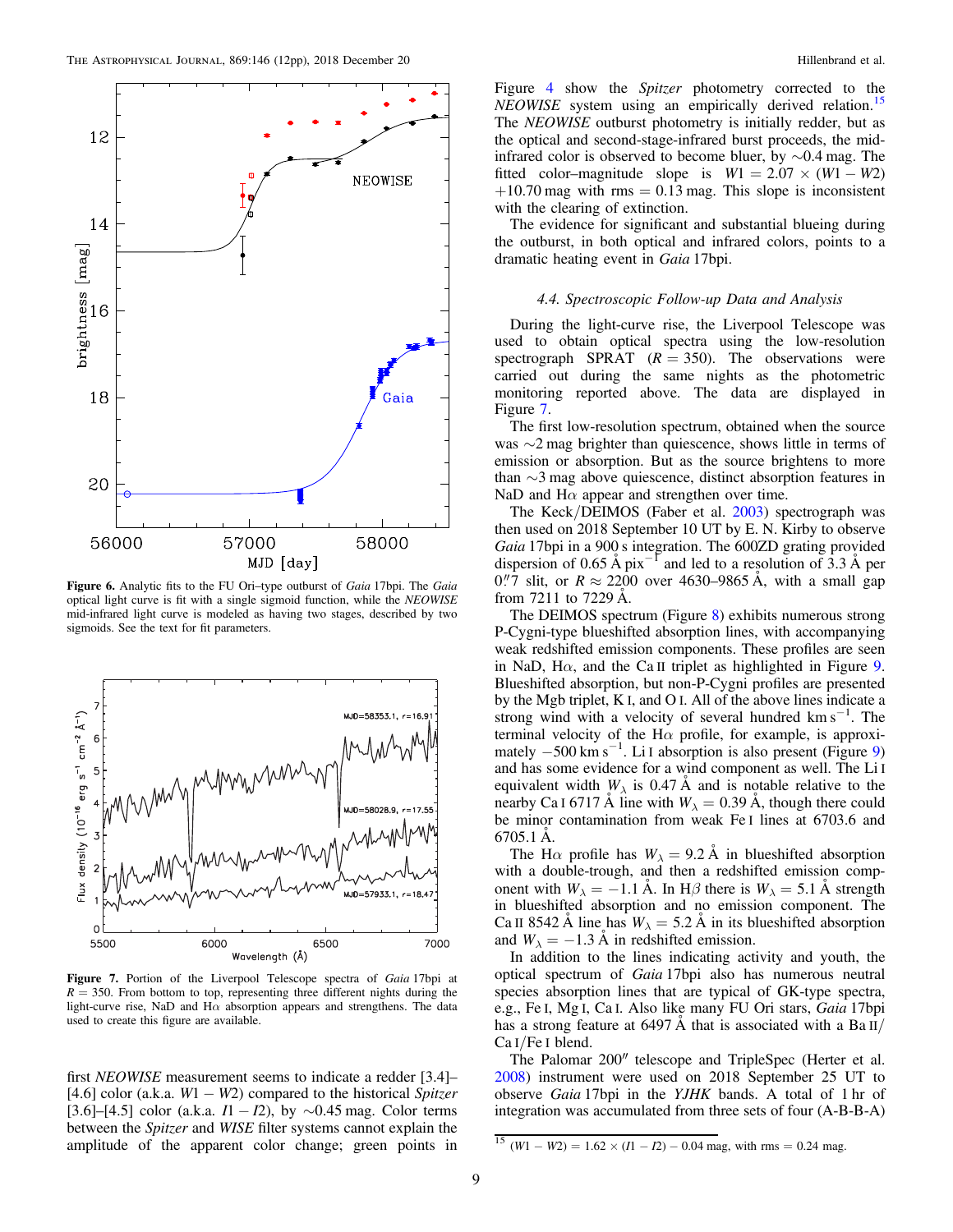

Figure 8. Portion of the Keck/DEIMOS spectrum of *Gaia* 17bpi at  $R = 2200$ . Prominent spectral lines are labeled, with the  $\oplus$  symbol indicating regions of significant telluric contamination. The spectrum is consistent with that of a GK-type photosphere and is comparable to the spectrum of PTF  $10qpf = V2493$  Cyg (formerly known as LkH $\alpha$ 188/G4 = HBC 722), which was observed at a similar time in its outburst, though at lower resolution and with the telluric-contaminated regions interpolated over. The data used to create this figure are available.



Figure 9. Zoomed-in on portions of Figure [8](#page-9-0) illustrating the P-Cygni nature of the NaD,  $H\alpha$ , and Ca II line profiles, as well as the blueshifted absorption in the Mgb triplet lines—all signatures of a strong wind. *Gaia* 17bpi clearly exhibits Li I absorption, which appears to also have a blueshifted component that exceeds possible contributions from weak Fe I lines.

nods. Data were reduced using a version of the XSpexTool developed by M. Cushing and W. Vacca adapted for TripleSpec at Palomar. The spectrum has resolution  $R = 2700$  and is illustrated in Figure 10.

The classic FU Ori signatures of  ${}^{12}CO$  absorption in the 2.3  $\mu$ m region and prominent H<sub>2</sub>O absorption in the *K* band and *H* band are exhibited, as are absorption features due to various atomic lines. Notably, He I 10,830 Å and several H I Pa lines are apparent. Although not apparent at our resolution, these lines likely have P-Cyg-type wind profiles similar to those exhibited by the optical region and H I Balmer and Ca II lines. We refer to the FU Ori spectral atlas of Connelley & Reipurth ([2018](#page-11-0)), and specifically to their Figure 3, for a set of comparison objects.

#### 5. Discussion and Conclusions

There is wide diversity among members of the FU Ori class regarding outburst rise times and amplitudes. *Gaia* 17bpi has exhibited a 3.5 mag rise in the optical over 1046 days, with a 137.4 day e-folding time and an accompanying >3 mag brightness increase in the mid-infrared. The infrared brightening took place in two stages, the first beginning approximately 1.5 yr before the optical brightening (late in 2014 and into 2015, compared to in 2017), and the second seemingly coincident with the optical brightening. Source colors show both mid-infrared and optical blueing during the lightcurve rise.

The unifying elements of the FU Ori class are the distinctive spectroscopic features, notably a spectral change from hotter to cooler with increasing wavelength through the optical and nearinfrared, as well as the appearance of strong wind signatures that are a consequence of the onset of rapid accretion. *Gaia* 17bpi exhibits a GK-type absorption spectrum in the optical and an M-type absorption spectrum in the infrared, as is typical of the FU Ori class. While the spectra are similar in the different wavelength ranges to these single-temperature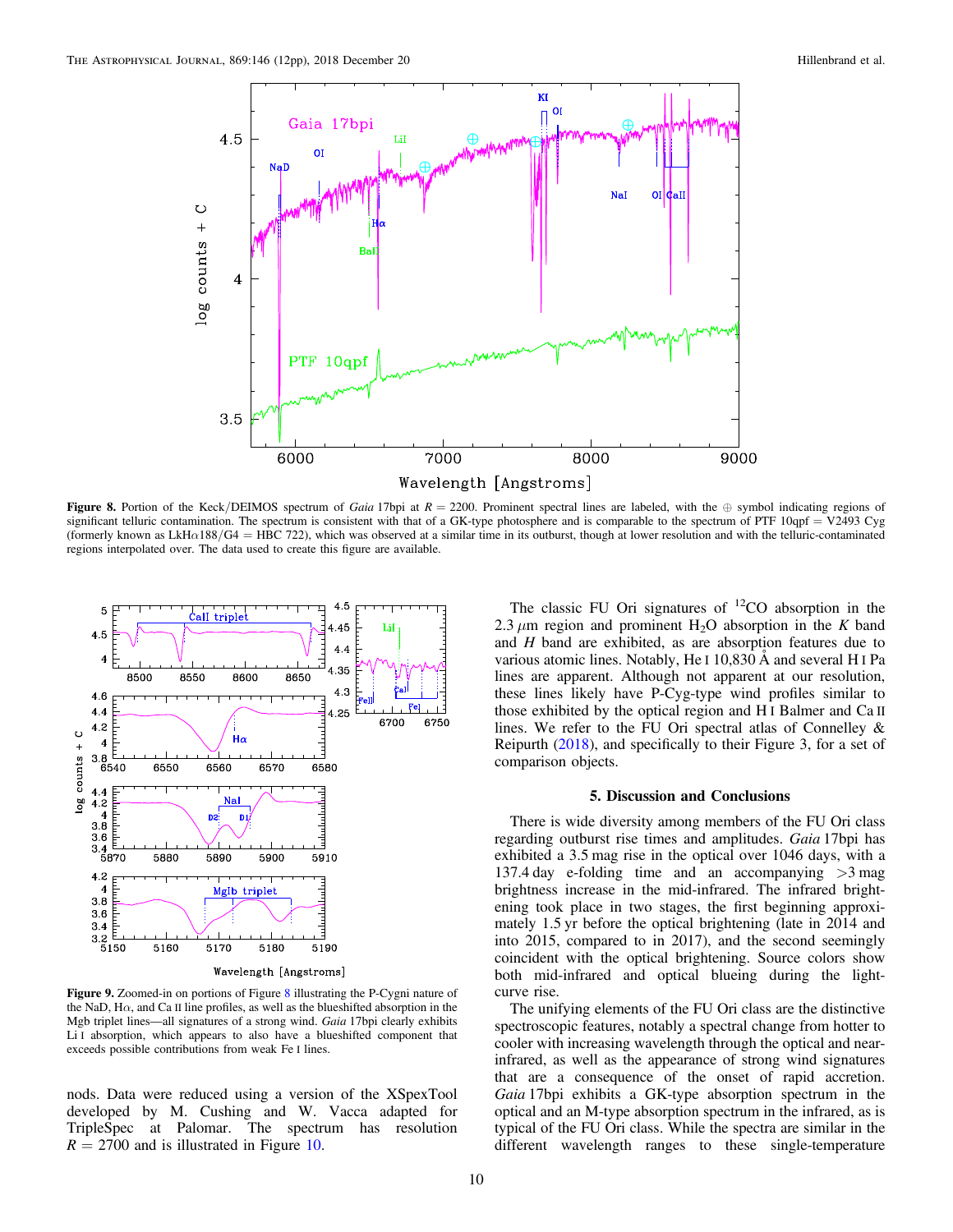<span id="page-11-0"></span>

Figure 10. Portion of the Palomar/TripleSpec spectrum of *Gaia* 17bpi at  $R = 2700$ . Prominent spectral lines are labeled. The cyan line is a model atmospheric transmission spectrum plotted on a vertical scale from 0% to 100% and indicates regions where the telluric correction applied to the data is large and possibly uncertain. The *Gaia* 17bpi spectrum is similar to that of an M-type photosphere, mainly due to the prominent H<sub>2</sub>O broad depressions in the *H* band and *K* band and the <sup>12</sup>CO (2–0) bandhead absorption in the *K* band. The spectrum agrees well with the set of FU Ori objects displayed in Figure 3 of Connelley & Reipurth (2018). The data used to create this figure are available.

spectral classes, they are not exact matches given the complexity of the "photospheres" of members of the FU Ori class. *Gaia* 17bpi also shows spectroscopic signatures of strong wind/outflow, and it displays the Li<sub>I</sub> 6707 A signature of youth. These characteristics are also consistent with an FU Ori classification.

With the data in hand to date, *Gaia* 17bpi appears to meet the photometric and spectroscopic criteria of a bona fide FU Ori source. The source thus joins V900 Mon (Thommes et al. 2011; Reipurth et al. 2012), V960 Mon (Maehara et al. 2014; Hillenbrand 2014), [CTF93]216-2 = V2775 Ori (Caratti o Garatti et al. 2011), and HBC 722 = V2493 Cyg (Semkov et al. 2010; Miller et al. 2011) as the latest entries

over the past 10 years in this still-rare category. Fewer than 13 of the known ∼25 FU Ori objects have been observed to undergo their dramatic brightness increases, with the rest classified as such only after the fact, e.g., V582 Aur (Munari et al. 2009; Samus 2009) was relatively recently recognized as a member of the class, in 2009, but likely outburst in the mid-1980s (Semkov et al. 2013).

*Gaia* 17bpi is unique among FU Ori outbursts in having its photometric brightening detected at both optical and midinfrared wavelengths. The burst appears to have started in the infrared, consistent with disk models that predict instabilities in the inner 0.5–1 au of protostellar and T Tauri accretion disks as the origin of FU Ori events.